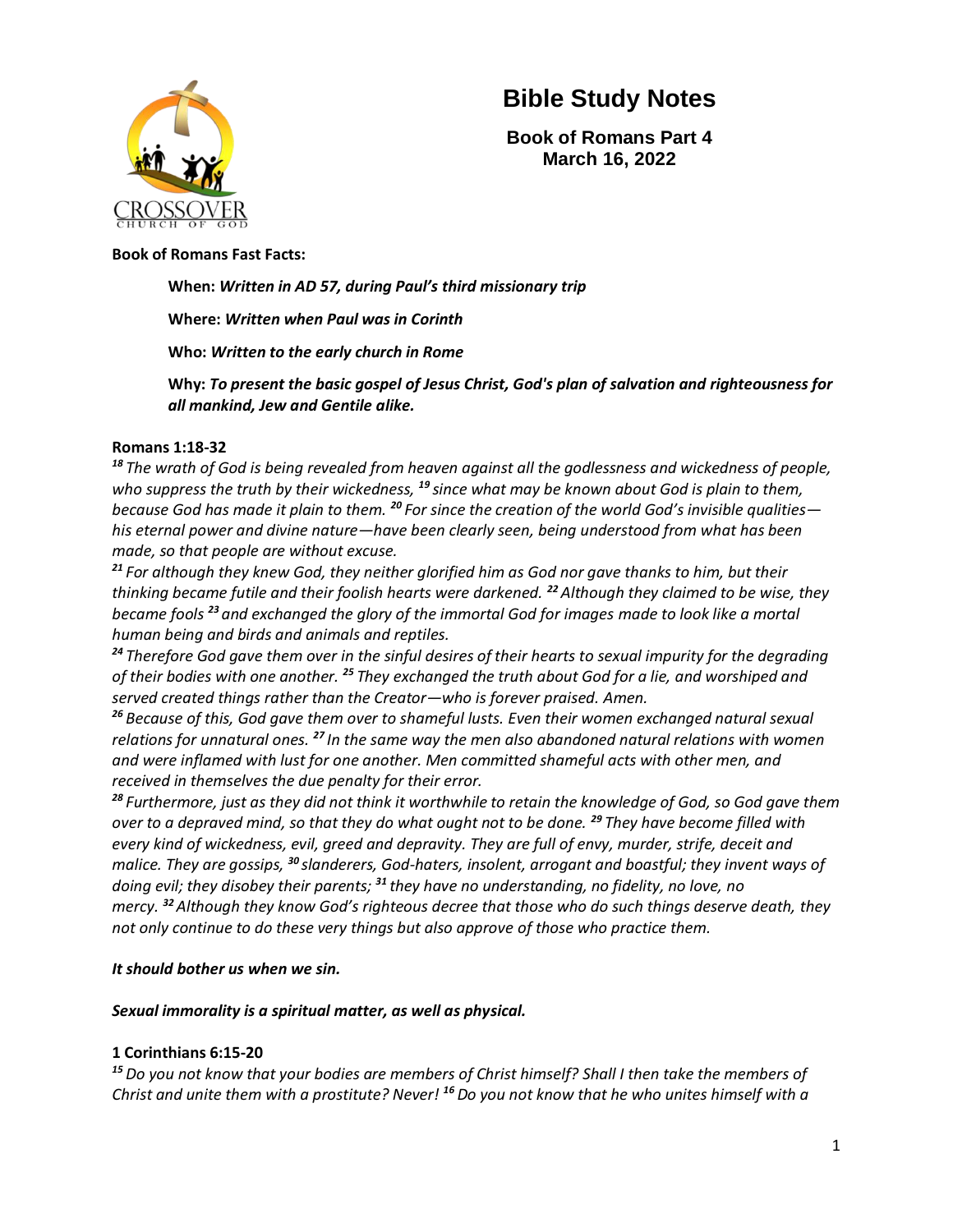

**Book of Romans Part 4 March 16, 2022**

*prostitute is one with her in body? For it is said, "The two will become one flesh." <sup>17</sup> But whoever is united with the Lord is one with him in spirit.*

*<sup>18</sup> Flee from sexual immorality. All other sins a person commits are outside the body, but whoever sins sexually, sins against their own body. <sup>19</sup>Do you not know that your bodies are temples of the Holy Spirit, who is in you, whom you have received from God? You are not your own; <sup>20</sup> you were bought at a price. Therefore honor God with your bodies.*

## *Our bodies are members of Christ Himself!*

## **Mark 10:7-8**

*7 'For this reason a man will leave his father and mother and be united to his wife, <sup>8</sup> and the two will become one flesh.' So they are no longer two, but one flesh.*

*It was God's design for a man and wife to be joined in one flesh. Their intimacy is physical, but also spiritual.*

*Intimacy: to know and be known.* 

*"All the great philosophers extolled it and practiced it, for the most part. Men like Socrates, and other great names of Greece, were homosexuals. Out of the first fifteen Roman emperors, fourteen of them were homosexuals, and some gave themselves blatantly and openly to this vice. This was common in the Roman world, as it is becoming common in our own day. Once again, the restraints are being removed, and these things are thrusting themselves into public view."* **Ray Stedman**

## **1 Corinthians 6:9-11**

*<sup>9</sup> Don't you realize that those who do wrong will not inherit the Kingdom of God? Don't fool yourselves. Those who indulge in sexual sin, or who worship idols, or commit adultery, or are male prostitutes, or practice homosexuality, <sup>10</sup> or are thieves, or greedy people, or drunkards, or are abusive, or cheat people—none of these will inherit the Kingdom of God. <sup>11</sup> Some of you were once like that. But you were cleansed; you were made holy; you were made right with God by calling on the name of the Lord Jesus Christ and by the Spirit of our God.*

\_\_\_\_\_\_\_\_\_\_\_\_\_\_\_\_\_\_\_\_\_\_\_\_\_\_\_\_\_\_\_\_\_\_\_\_\_\_\_\_\_\_\_\_\_\_\_\_\_\_\_\_\_\_\_\_\_\_\_\_\_\_\_\_\_\_\_\_\_\_\_\_\_\_\_\_\_\_\_\_\_\_\_\_\_

\_\_\_\_\_\_\_\_\_\_\_\_\_\_\_\_\_\_\_\_\_\_\_\_\_\_\_\_\_\_\_\_\_\_\_\_\_\_\_\_\_\_\_\_\_\_\_\_\_\_\_\_\_\_\_\_\_\_\_\_\_\_\_\_\_\_\_\_\_\_\_\_\_\_\_\_\_\_\_\_\_\_\_\_\_

\_\_\_\_\_\_\_\_\_\_\_\_\_\_\_\_\_\_\_\_\_\_\_\_\_\_\_\_\_\_\_\_\_\_\_\_\_\_\_\_\_\_\_\_\_\_\_\_\_\_\_\_\_\_\_\_\_\_\_\_\_\_\_\_\_\_\_\_\_\_\_\_\_\_\_\_\_\_\_\_\_\_\_\_\_

## *Be different than the culture!*

Notes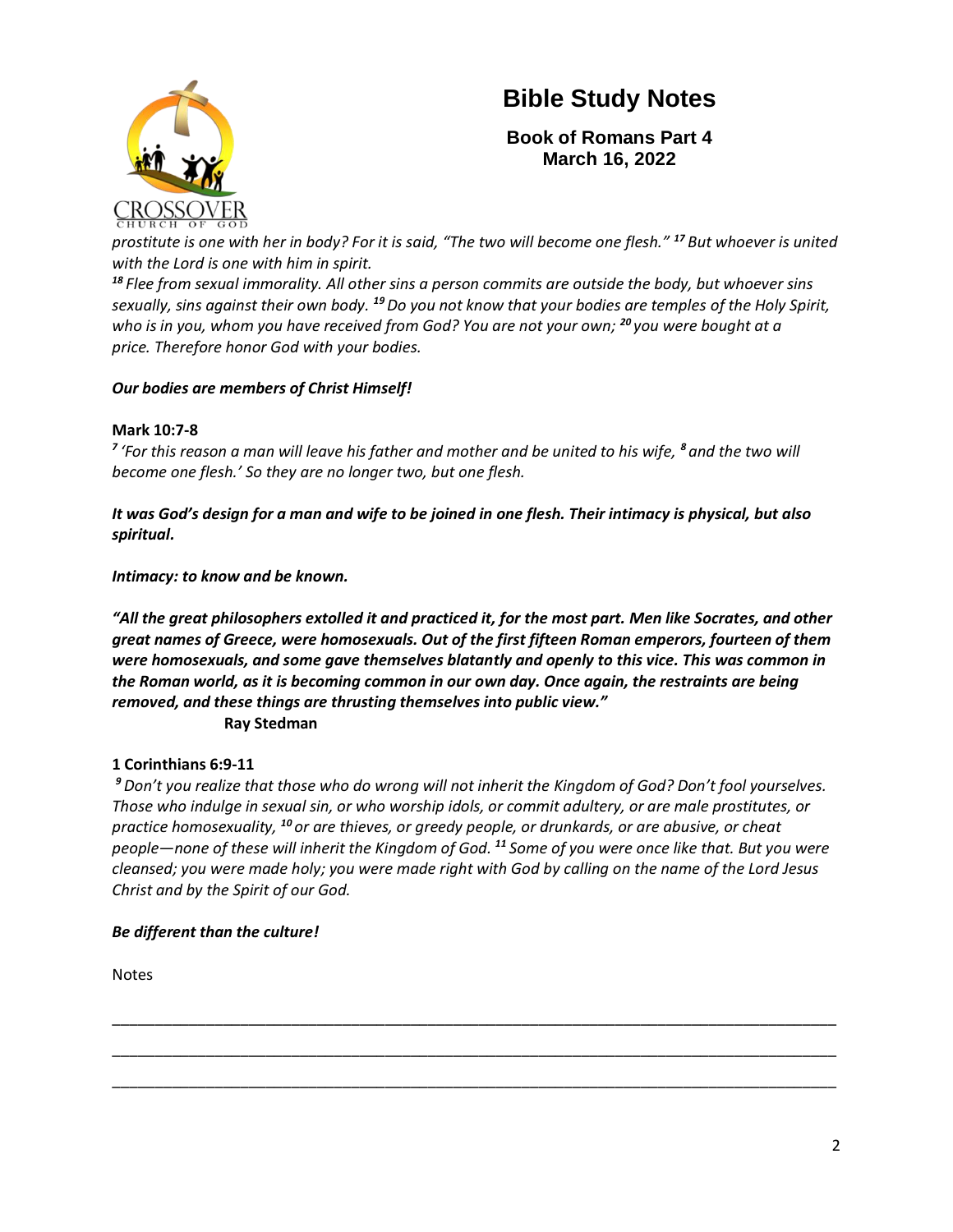

**Book of Romans Part 4 March 16, 2022**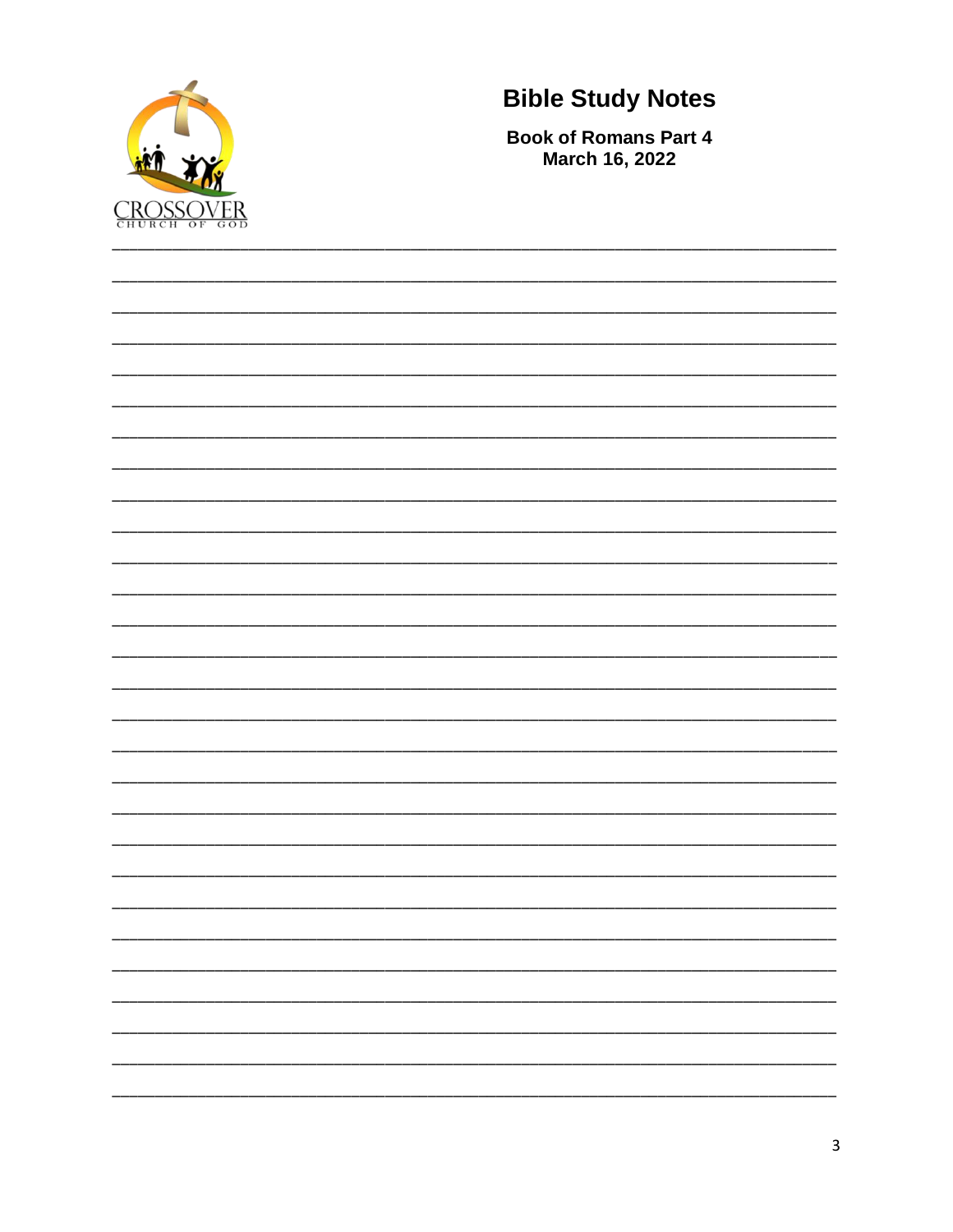

**Book of Romans Part 4 March 16, 2022**